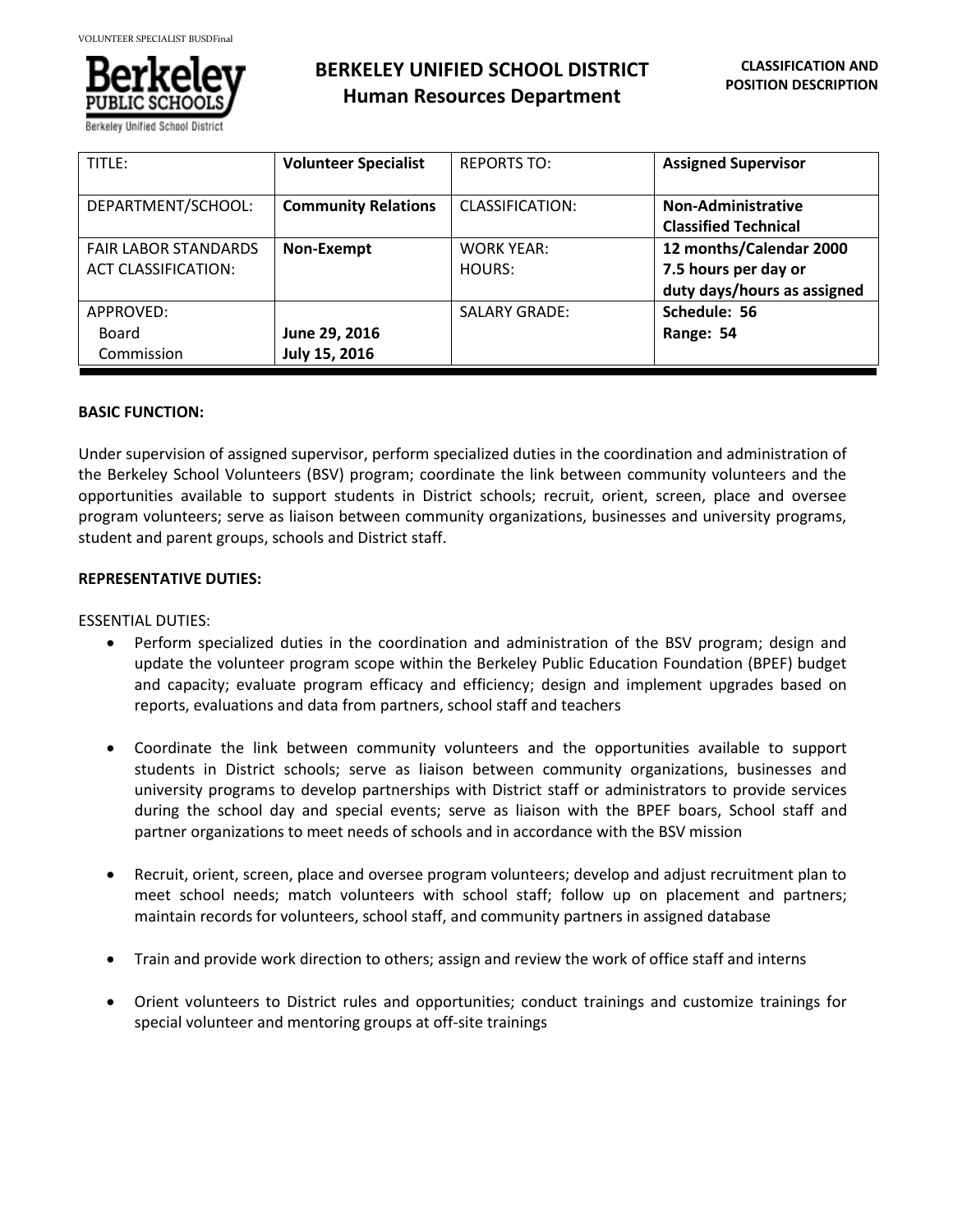- Design and update BSV volunteer registration and screening materials as needed to assure compliance with District policy and California Education Codes; collaborate with the Department of Justice and the District's Human Resources Department to create and enforce volunteer policy, including screening procedures, orientations, and trainings to assure safety for students, staff and volunteers
- Create and implement new volunteer programs and initiatives in partnership with District and Foundation staff, and student and parent groups in accordance with District needs
- Assure professional development, curriculum, supervision, materials and other resources are available to support the volunteer program; communicate with internal and external partners to facilitate projects and District schools and community agencies
- Develop and maintain BSV program print and digital content including website content, online and paper forms, volunteer orientation presentation, training materials and recruitment information; collaborate with the Foundation Board and external marketing/branding consultants to create communications plan
- Prepare and maintain a variety of records and reports related to assigned activities
- Operate a variety of standard office equipment including a printer, copier, telephone, laptop, computer and assigned software; operate audio-visual equipment; drive a vehicle to various sites to conduct work
- Manage program budget and monitor expenses; order supplies as needed
- Mediate challenges and address volunteer and school staff concerns in accordance with District policies
- Attend a variety of meetings related to assigned activities; support the BPEF fundraising event

## OTHER DUTIES: Perform related duties as assigned

#### **KNOWLEDGE AND ABILITIES:**

KNOWLEDGE OF: Applicable laws, codes, rules and regulations related to volunteers District volunteer policy and general practices at school sites Community served by Berkeley schools UC Berkeley, student groups and resources Strengths, challenges and trends in public education Curriculum development, training of adults and tutor skills Principles and practices of training and providing work direction to others Public speaking techniques Record-keeping techniques Web-based applications utilized by the District Oral and written communication skills Operation of a computer and assigned software